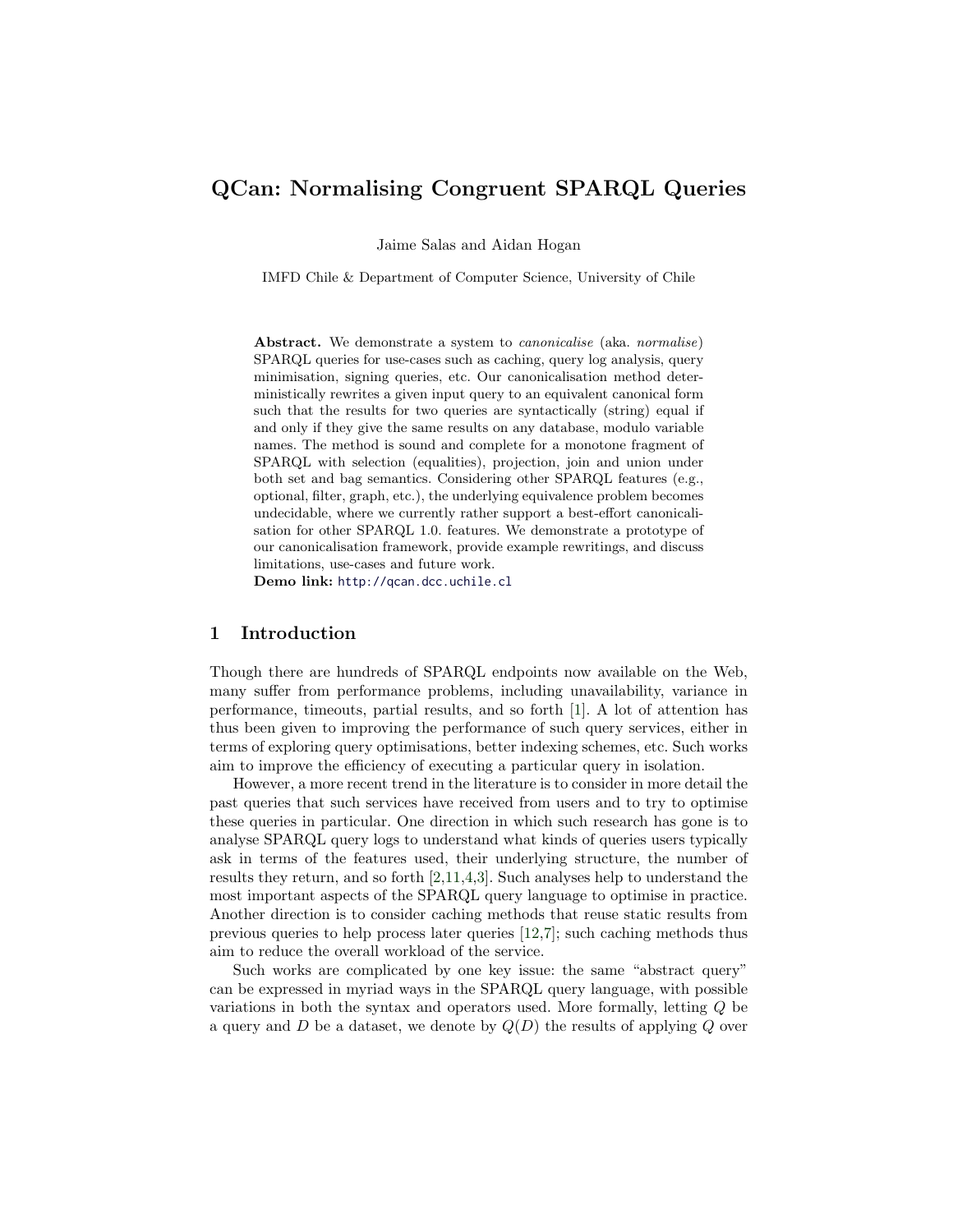D. Now letting  $Q_1$  and  $Q_2$  be two SPARQL queries, we say that  $Q_1$  and  $Q_2$  are equivalent, denoted  $Q_1 \equiv Q_2$  if and only if  $Q_1(D) = Q_2(D)$  for any dataset D. This means that  $Q_1$  and  $Q_2$  do not differ in semantics – in terms of what results they will generate from  $a(ny)$  dataset – only in how they are expressed. Thus, for example, in a caching scenario, though we have already stored the results for  $Q_1$ , we may not hit the cache for  $Q_2$  if we do not consider equivalence, even though the results are reusable (leaving aside changes to the underlying data).

Furthermore, the results for SPARQL queries are mappings from variables to constants and thus two queries that differ only in variable names may not be equivalent since their results may differ. Hence we arrive at another relation between queries: we say that  $Q_1$  and  $Q_2$  are *congruent*, denoted  $Q_1 \cong Q_2$ , if and only if there exists a one-to-one rewriting of variables  $\nu: V \to V$  in  $Q_1$  such that  $\nu(Q_1)(D) \equiv Q_2(D)$ ; in other words,  $Q_1$  and  $Q_2$  are equivalent under some one-to-one variable rewriting. This notion of query congruence would allow us to capture further useful queries in, for example, a caching scenario.

<span id="page-1-0"></span>*Example 1.* Consider two queries  $Q_A$  and  $Q_B$  asking for grandparents:

| SELECT DISTINCT ?y WHERE {                                                                                                        | SELECT DISTINCT ?c WHERE {                           |
|-----------------------------------------------------------------------------------------------------------------------------------|------------------------------------------------------|
| $\{ ?w : \text{mother } ?x : \}$ UNION $\{ ?w : \text{father } ?x : \}$   $\{ ?a : \text{mother } ?b : \text{?b : mother } ?c \}$ |                                                      |
| $\{?x : mother ?y : } UNION \{?x : father ?y. \}    UNION \{?a : mother ?b . ?b : father ?c \}$                                   |                                                      |
| ?a ?b ?c. ?c ?d ?y . # redundant                                                                                                  | <b>UNION</b> $\{ ?a : father ?b : ?b : mother ?c \}$ |
|                                                                                                                                   | <b>UNION</b> $\{ ?a : father ?b : ?b : father ?c \}$ |

Both queries are congruent: they return the same results for any RDF dataset (modulo variable names). Note that the line marked redundant in  $Q_A$  could be removed without changing the semantics of the query.  $\Box$ 

While detecting cases of query equivalence/congruence could be helpful for various use-cases, such a procedure entails a very high computational complexity. More specifically, deciding if two queries  $Q_1$  and  $Q_2$  are equivalent, in the case of SPARQL, is NP-complete, even when simply permitting joins (conjunctive queries). Even worse, the problem becomes undecidable when features such as projection and optional matches are added [\[9\]](#page-3-7). Furthermore, consider a log or stream of  $n$  queries issued to an endpoint. Traditional methods for deciding query equivalence take two queries and return true if they are equivalent, or false otherwise. Using such a decision procedure, we would be forced to perform  $O(n^2)$  comparisons to find all equivalent queries. This would clearly become prohibitively costly for endpoints that have to deal with millions of queries [\[11\]](#page-3-2), even if checking individual query pairs does not observe the exponential worstcases constructed in theory. Hence we see some of the challenges associated with detecting equivalent/congruent queries in settings such as caching.

### 2 QCan: Query Canonicalisation

While the previous discussion paints a pessimistic view of the possibility of ever having a procedure that can detect equivalent/congruent queries in a practical setting such as caching, we highlight two observations that may give us hope: (1)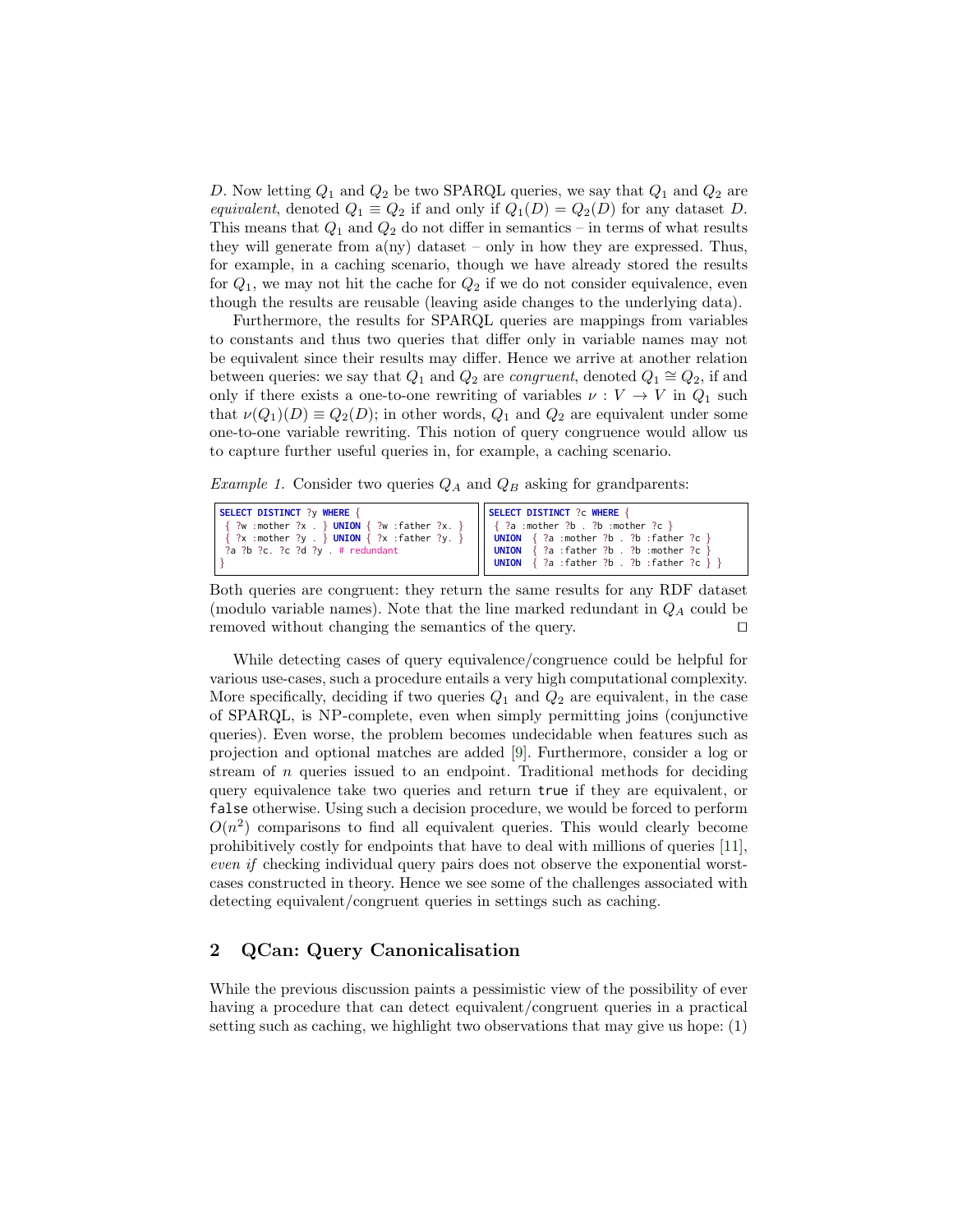many real-world queries are quite simple, where the sorts of worst-cases predicated in theory seem unlikely to occur in current practice [\[4\]](#page-3-3); (2) we can avoid quadratic pairwise checks by using a canonicalisation procedure that facilitates indexing equivalent queries by their normalised string or hash value.

Along these lines, in our paper accepted for the ISWC Research Track [\[10\]](#page-3-8), we proposed a canonicalisation procedure for monotone SPARQL queries – queries with selection, projection, join and union under set or bag semantics – such that the canonical form of a query  $can(Q)$  is congruent to  $Q$ , and the canonical form of two queries  $Q_1$  and  $Q_2$  are equal  $(\text{can}(Q_1) = \text{can}(Q_2))$  if and only if  $Q_1$  and  $Q_2$  are congruent. We proved this procedure to be sound and complete for the aforementioned fragment of monotone SPARQL queries and through experiments on real and synthetic queries, we showed it (1) to be efficient for queries found in practice, taking milliseconds on average; (2) to be capable of finding more duplicate queries than a baseline syntactic normalisation; (3) to eventually break on harder synthetic cases that provoke a doubly-exponential behaviour. Rather than reject queries using other features of SPARQL (1.0), we discussed how the procedure can be extended to perform a best-effort (sound but incomplete) canonicalisation of other features of SPARQL.

The canonicalisation procedure is founded on representing the algebra of a SPARQL query in a simpler structure that we can then normalise (following techniques known from theoretic works for deciding query equivalence). Specifically, we represent a SPARQL query as an RDF graph and then apply normalisation steps on the RDF graph;<sup>[1](#page-2-0)</sup> in this graph, we represent query variables as blank nodes. Over the RDF graph representation, our first step is to apply a Union of Conjunctive Query (UCQ) normalisation: in SPARQL one can express unions of joins, joins of unions, or any nesting between; hence we first apply a (potentially exponential) rewriting of the query such that it is strictly a union of multiple Conjunctive Queries (CQs; aka. BGP), where each CQ is a join of multiple triple patterns; this UCQ rewriting will effectively rewrite  $Q_A$  in Example [1](#page-1-0) to a query of a similar form to  $Q_B$ . Next, under set semantics, as shown for  $Q_A$  in Example [1,](#page-1-0) a query may contain redundant patterns, where we apply a minimisation step: in each CQ of the UCQ computed in the previous stage, we remove redundant variables (this is done by leaning the RDF sub-graph corresponding to the CQ), where we then remove redundant CQs from the UCQ. Finally, we apply a canonical labelling (modulo isomorphism) of the blank nodes, which deterministically labels the query variables [\[6\]](#page-3-9). The last step is to apply a deterministic syntactic mapping from the RDF graph back to a SPARQL query.

For space reasons, we have sketched our canonicalisation procedure. For further details – including related work, detailed examples, formalisation, proofs and experiments – we refer to the extended version of the full paper [\[10\]](#page-3-8). We highlight, however, that while there exist frameworks to decide query equivalence, we are not aware of any framework that canonicalises queries in this

<span id="page-2-0"></span> $1$  This is not dissimilar to the idea of SPIN [\[5\]](#page-3-10), though we require special attention to ensure correspondences between RDF [\[6\]](#page-3-9) and SPARQL equivalence relations.